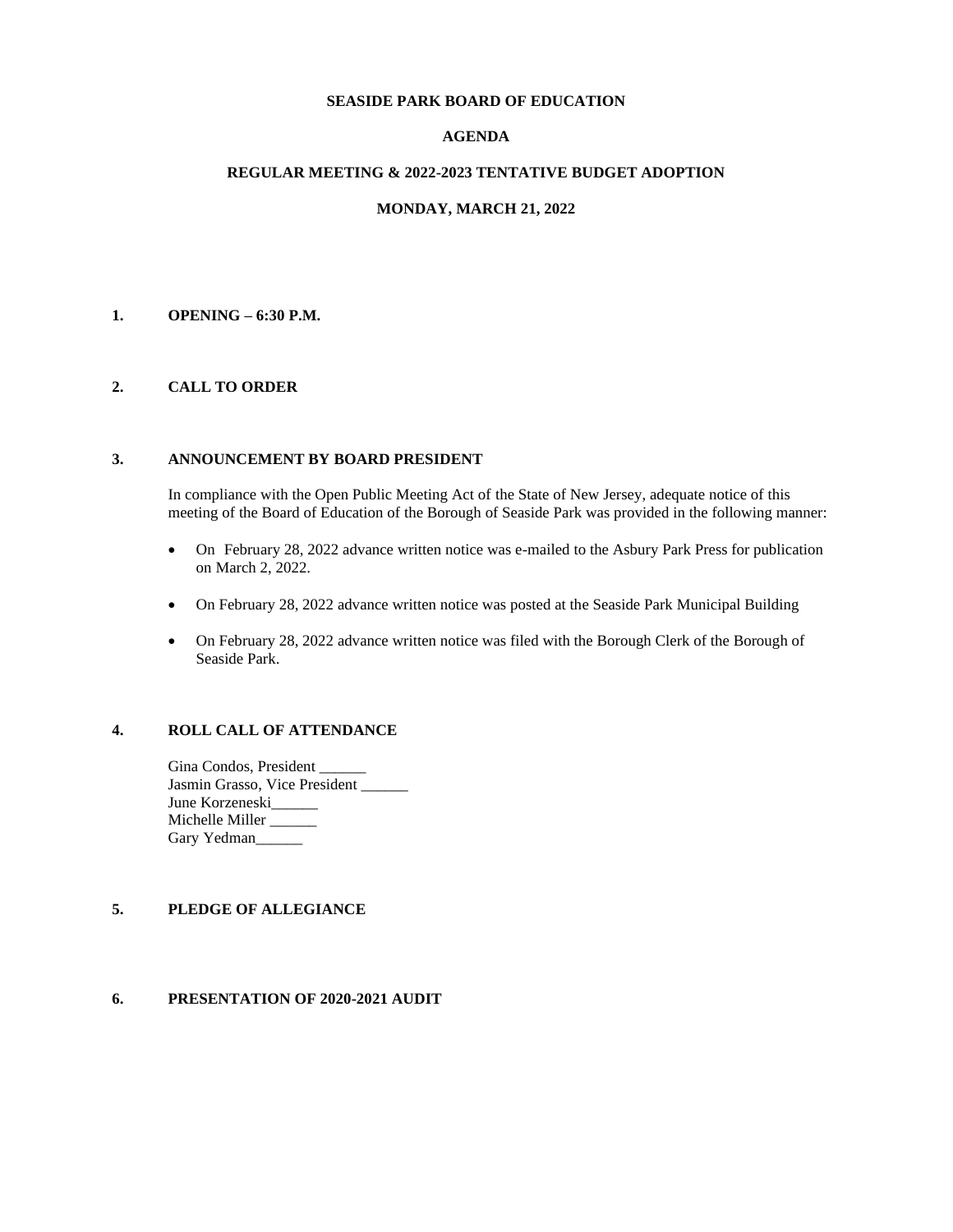## **7. APPROVAL OF MINUTES OF PREVIOUS MEETING**

RESOLVED, That the Board of Education approve the minutes of the following meeting as prepared by the Board Secretary:

January 5, 2022 – Regular Meeting & Reorganization Meeting

ROLL CALL: Gary Yedman Michelle Miller \_\_\_\_\_

June Korzeneski Jasmin Grasso, Vice President Gina Condos, President \_\_\_\_\_

### **8. COMMUNICATIONS**

- Email from Johnson & Baran re: playground macadam
- Email from Greg Powell for Ben Shaffer Recreation Inc.

### **9. BOARD DISCUSSION**

- Playground equipment
- Macadam
- Plants in the front and side of building
- Fascia & Soffits

### **10. PUBLIC COMMENTS ON AGENDA ITEMS**

### **11. RESOLUTIONS**

### **A. CONFIRMATION FOR USE OF BUILDING**

RESOLVED, That the Board of Education confirm use of the third-grade classroom by Girl Scouts Troop 50293 on Thursday, March 10, 2022 and Friday, March 11, 2022 between the hours of 8:00 A.M. – 4:00 P.M. for sorting and distribution of cookies.

### **B. CONFIRMATION FOR USE OF BUILDING**

RESOLVED, That the Board of Education confirm use of the Library by the Seaside Park Republican Club for the use of club meetings on March 1, 2022 and March 15, 2022 from 6:00 P.M. – 9:00 P.M.

# **C. AUTHORIZATION FOR USE OF BUILDING**

RESOLVED, That the Board of Education confirm use of the building by the Seaside Park PTA for various events throughout the year as attached in writing.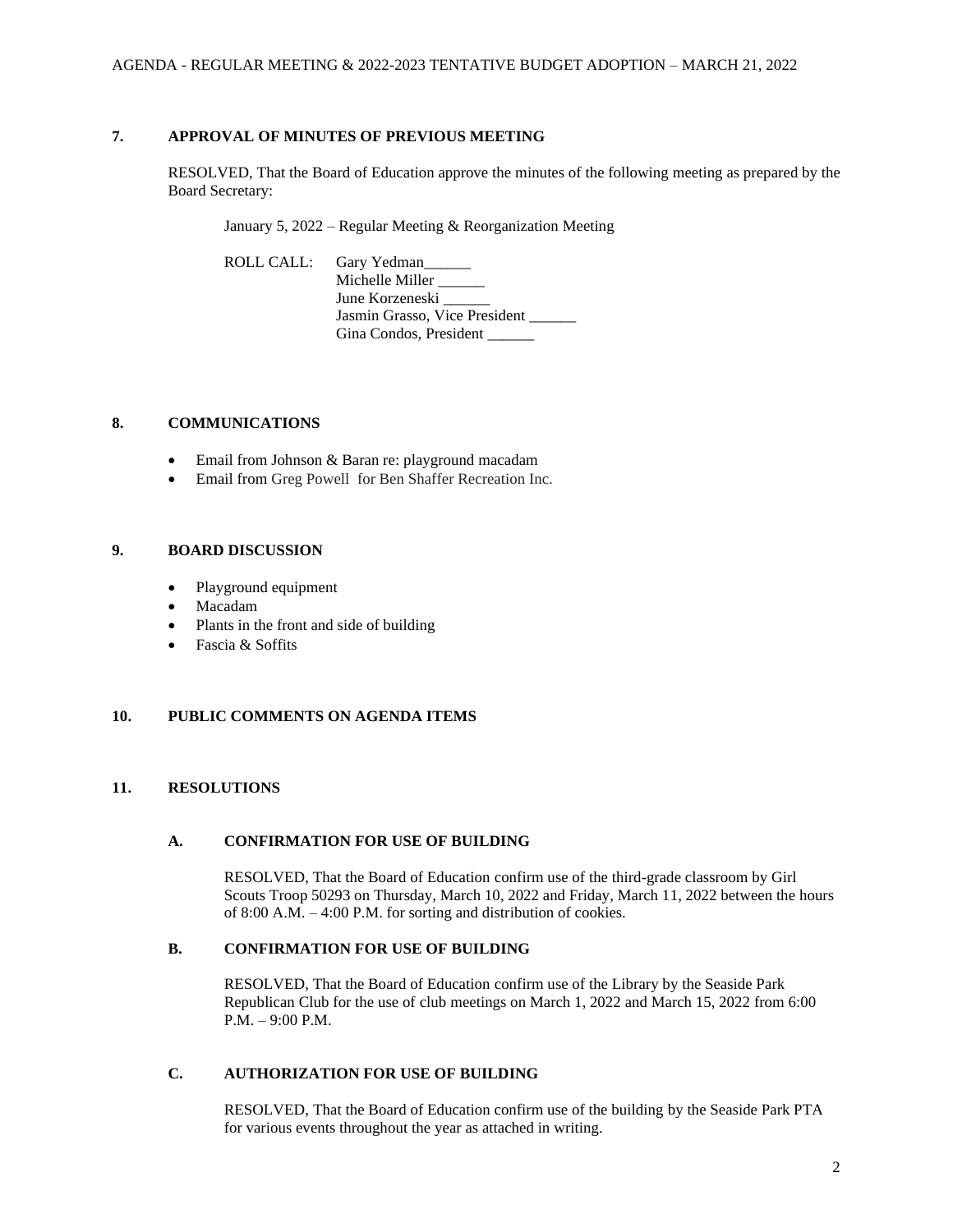## **D. AUTHORIZATION FOR APPROVAL TO CHANGE BANK SIGNATURES**

RESOLVED, That the Board of Education approve changing bank signatures on Ocean First Bank accounts with (4) signatures being Gina Condos, Jasmin Grasso, Barry J. Parliman, and Patricia Christopher. Facsimiles allowed.

## **E. AUTHORIZATION FOR EMPLOYMENT OF TREASURER OF SCHOOL MONIES**

RESOLVED, That the Board of Education authorize the employment of Patricia Christopher as Treasurer of School Monies, effective March 1, 2022 through June 30, 2022 at the annual salary of \$4,702.00, prorated.

# **F. CONFIRMATION OF 2021-2022 PURCHASE ORDERS**

RESOLVED, That the Board of Education confirm the following 2021-2022 purchase orders in the various categories and amounts shown for a total of \$92,378.54.

| $P.O.$ # | <b>VENDOR</b>               | <b>DESCRIPTION</b>         | <b>ACCOUNT</b> | <b>AMOUNT</b> |
|----------|-----------------------------|----------------------------|----------------|---------------|
| 2022-081 | Universal Janitorial        | Maintenance Supplies       | 11-999-262-610 | 207.00        |
| 2022-082 | <b>ADP</b>                  | <b>Payroll Processing</b>  | 11-999-230-339 | 276.80        |
| 2022-083 | Bahr & Sons                 | <b>Electrical Repairs</b>  | 11-999-230-339 | 500.00        |
| 2022-084 | <b>UGI</b> Energy           | Gas Delivery               | 11-999-262-621 | 600.61        |
| 2022-085 | Optimum                     | Internet                   | 11-999-230-530 | 89.89         |
| 2022-086 | Berry, Sahradnik, et al     | <b>Legal Services</b>      | 11-999-230-331 | 259.20        |
| 2022-087 | <b>NJNG</b>                 | <b>Gas Supply</b>          | 11-999-262-621 | 1,154.17      |
| 2022-088 | <b>TPAF</b>                 | Annuity                    | 11-999-291-241 | 109.34        |
| 2022-089 | Lavallette Hardware         | <b>Outside Maintenance</b> | 11-999-261-610 | 63.56         |
| 2022-090 | AT&T                        | Phone Service              | 11-999-230-530 | 360.43        |
| 2022-091 | Robert Erdman               | <b>Plumbing Repairs</b>    | 11-999-262-420 | 275.00        |
| 2022-092 | <b>Twin Rocks Water</b>     | <b>Water Delivery</b>      | 11-999-230-610 | 9.59          |
| 2022-093 | <b>Kristen Thomas</b>       | Aid in Lieu                | 11-999-270-513 | 500.00        |
| 2022-094 | <b>Toms River BOE</b>       | <b>Tuition Regular Dec</b> | 11-999-100-561 | 6,393.10      |
| 2022-094 | <b>Toms River BOE</b>       | Tuition Special Ed Dec     | 11-999-100-562 | 9,710.25      |
| 2022-094 | <b>Toms River BOE</b>       | <b>Transportation Dec</b>  | 11-999-270-513 | 673.38        |
| 2022-096 | <b>Asbury Park Press</b>    | Advertising                | 11-999-230-530 | 86.32         |
| 2022-097 | All Pro Maintenance         | Floor Cleaning/Waxing      | 11-999-262-420 | 1,700.00      |
| 2022-098 | Ricoh USA, Inc              | Copier                     | 11-999-230-530 | 79.06         |
| 2022-099 | <b>CIT</b>                  | Phone System               | 11-999-230-530 | 207.30        |
| 2022-100 | <b>Johnson Controls</b>     | Fire Alarm Monitoring      | 11-999-261-420 | 1,794.79      |
| 2022-101 | Robert Erdman               | <b>Plumbing Repairs</b>    | 11-999-262-420 | 150.00        |
| 2022-102 | Lavallette BOE              | <b>Tuition Regular Dec</b> | 11-999-100-561 | 14,777.10     |
| 2022-103 | <b>NJNG</b>                 | Gas Supply                 | 11-999-262-621 | 1,391.90      |
| 2022-104 | JCP&L                       | Electricity                | 11-999-262-622 | 97.78         |
| 2022-106 | Optimum                     | Internet                   | 11-999-230-530 | 179.78        |
| 2022-107 | <b>Central Regional BOE</b> | Transportation             | 11-999-270-513 | 13,771.00     |
| 2022-108 | Berry, Sahradnik, et al     | <b>Legal Services</b>      | 11-999-230-331 | 45.90         |
| 2022-109 | AT&T                        | <b>Phone Service</b>       | 11-999-230-530 | 364.14        |
| 2022-110 | Twin Rocks Water            | <b>Water Delivery</b>      | 11-999-230-610 | 27.57         |
| 2022-111 | ADP                         | <b>Payroll Processing</b>  | 11-999-230-339 | 276.49        |
| 2022-112 | Bahr & Sons                 | <b>Electrical Repairs</b>  | 11-999-230-339 | 1,925.00      |
| 2022-113 | Seaside Park BOE            | <b>PERS</b>                | 11-999-291-241 | 752.00        |
| 2022-114 | <b>CIT</b>                  | Phone System               | 11-999-230-530 | 108.83        |
| 2022-115 | <b>ADP</b>                  | <b>Payroll Processing</b>  | 11-999-230-339 | 371.29        |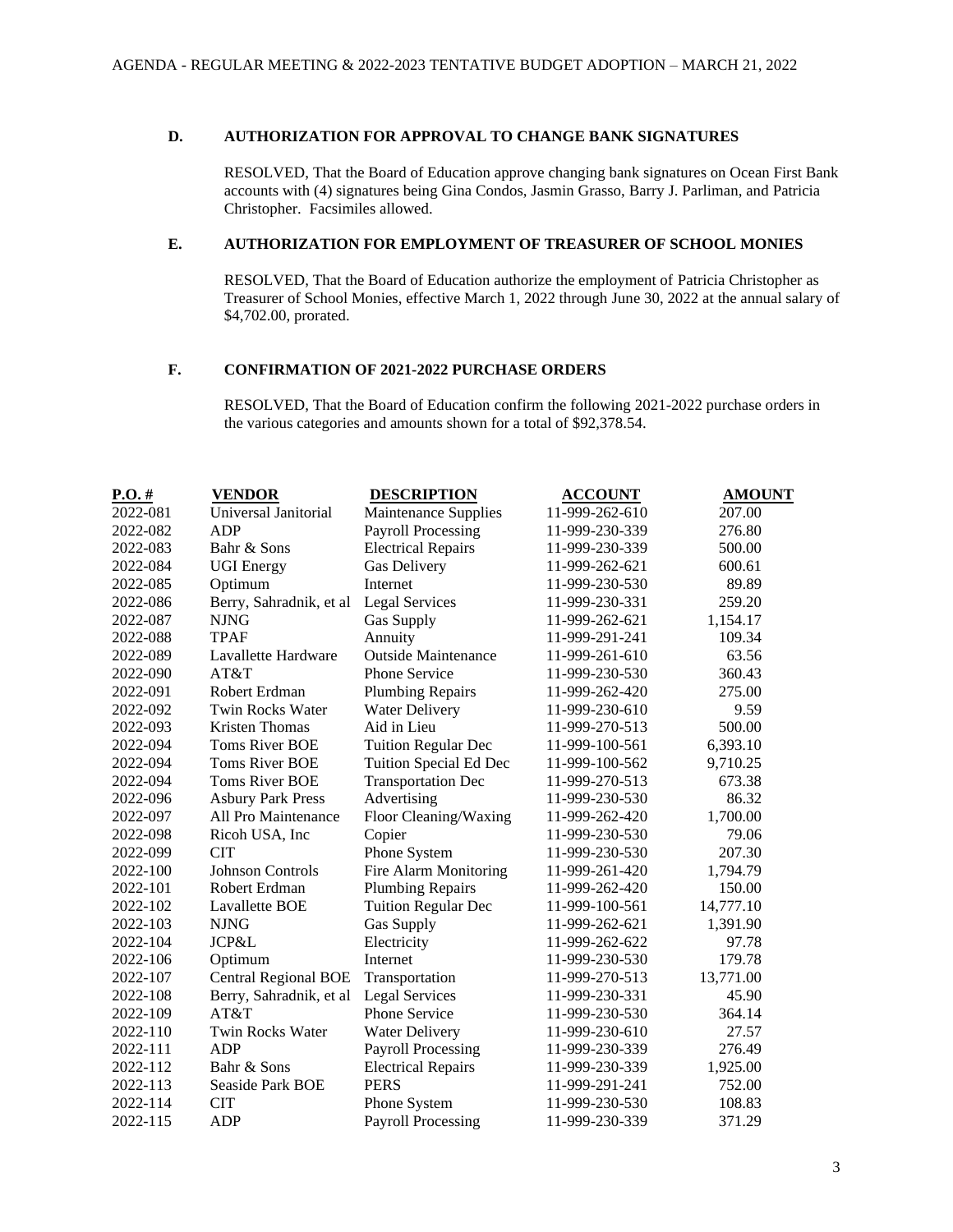| $P.O. \#$<br><b>VENDOR</b>           | <b>DESCRIPTION</b>       | <b>ACCOUNT</b> | <b>AMOUNT</b> |
|--------------------------------------|--------------------------|----------------|---------------|
| 2022-116<br><b>Staples</b>           | Office Supplies          | 11-999-251-340 | 292.99        |
| 2022-117<br>Ricoh USA, Inc.          | Copier                   | 11-999-230-530 | 158.12        |
| 2022-118<br>Mr. Keys                 | New Locks                | 11-999-261-420 | 670.67        |
| 2022-120<br>Chubb                    | <b>Boiler Inspection</b> | 11-999-230-339 | 110.00        |
| 2022-121<br>Verizon                  | <b>Phone Service</b>     | 11-999-230-530 | 192.73        |
| 2022-122<br>Boro of SSP              | Water/Sewer              | 11-999-262-490 | 210.00        |
| 2022-123<br><b>NJNG</b>              | Gas Supply               | 11-999-262-621 | 554.55        |
| 2022-124<br><b>Twin Rocks</b>        | <b>Water Delivery</b>    | 11-999-230-610 | 9.59          |
| JCP&L<br>2022-125                    | Electricity              | 11-999-262-622 | 551.62        |
| 2022-126<br>Berry, Sahradnik, et al  | Legal services           | 11-999-230-331 | 292.95        |
| 2022-127<br>Optimum                  | Internet                 | 11-999-230-530 | 179.78        |
| 2022-128<br><b>Lavallette BOE</b>    | Tuition Regular Jan/Feb  | 11-999-100-561 | 29,582.70     |
| 2022-129<br><b>Asbury Park Press</b> | Advertising              | 11-999-230-530 | 17.60         |
| 2022-130<br>AT&T                     | <b>Phone Service</b>     | 11-999-230-530 | 266.67        |

### ROLL CALL:

Gary Yedman\_\_\_\_\_\_ Michelle Miller \_\_\_\_\_\_ June Korzeneski \_\_\_\_\_\_ Jasmin Grasso, Vice President Gina Condos, President \_\_\_\_\_

### **12. SCHOOL BUSINESS ADMINISTRATOR REPORT - Mr. Barry J. Parliman**

## **A. APPROVAL OF FINANCIAL REPORTS**

RESOLVED, That the Board of Education accept and file the following financial reports for the period ended December 31, 2021 and January 31, 2022; copy to follow in the minutes of this meeting:

- Secretary's Report of Expenditure
- Treasurer of School Monies Report

### **B. APPROVAL OF BUDGET LINE-ITEM REPORT**

RESOLVED, That the Board of Education, pursuant to N.J.A.C. 6:20-2.113(e)\*, do hereby certify that as of December 31, 2021 and January 31, 2022, after review of the Secretary's monthly financial reports (appropriations section) and upon consultation with the appropriate district officials, that to the best of our knowledge no major account or fund has been over expended in violation of N.J.A.C. 6:20-2.12(b)\* and that sufficient funds are available to meet the district's financial obligations for the remainder of the fiscal year.

## **C. ACCEPTANCE OF THE 2020-2021 AUDIT REPORT**

BE IT RESOLVED, That the Board of Education accept the 2020-2021 Audit Report, with no recommendations, as presented by a representative of Robert A. Hulsart & Company.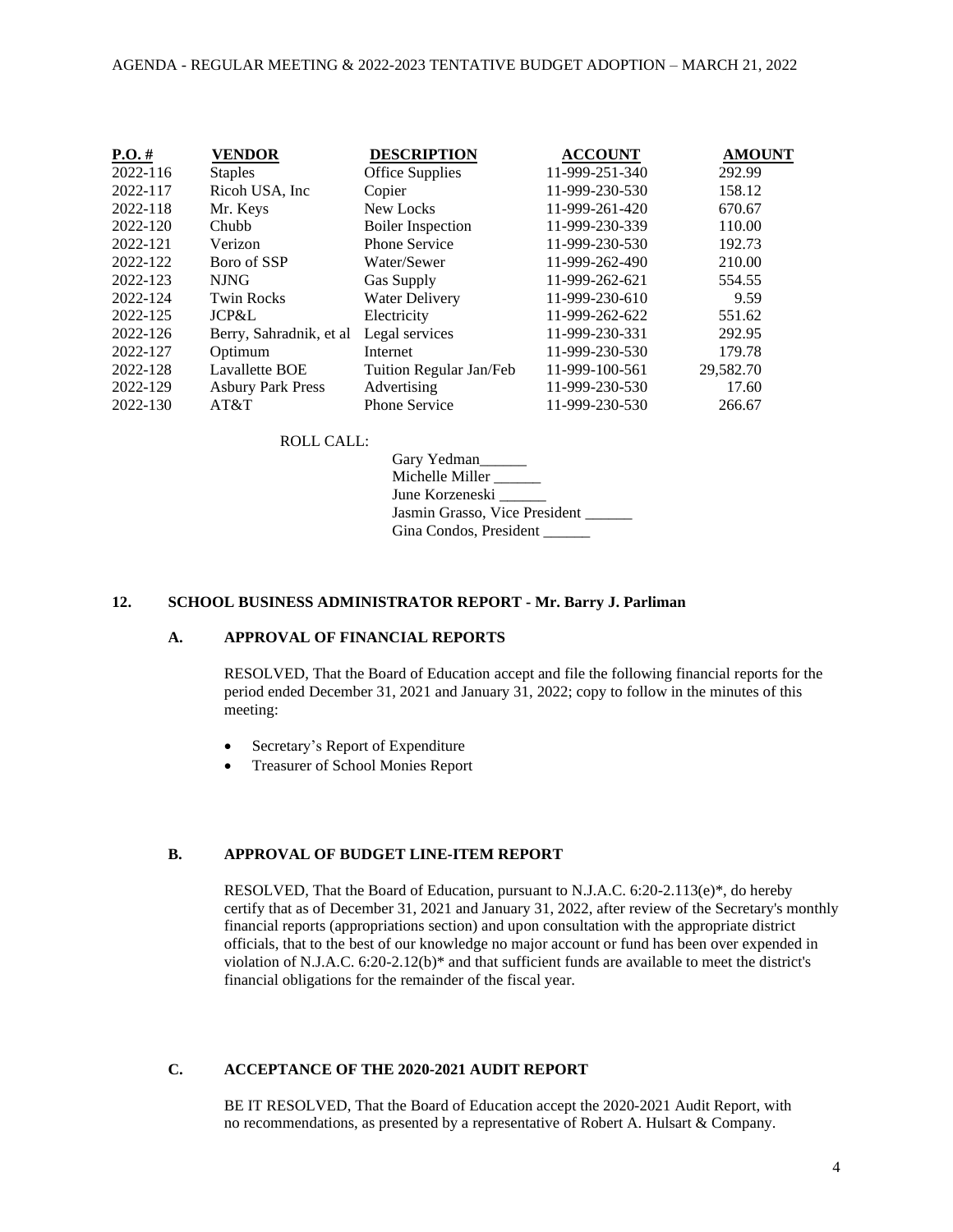### **D. ADOPTION OF THE TENTATIVE 2022-2023 SCHOOL BUDGET**

BE IT RESOLVED, That the tentative budget be approved for the 2022-2023 School Year using the 2021-2022 state aid figures and the Secretary to the Board of Education be authorized to submit the following tentative budget to the Executive County Superintendent of Schools for approval in accordance with the statutory deadline:

|                              | General<br>Fund | Special<br>Revenues | Debt<br>Service | Total     |
|------------------------------|-----------------|---------------------|-----------------|-----------|
| 2022-2023 Total Expenditures | 1,580,709       | $\Omega$            | $\theta$        | 1,580,709 |
| Less Anticipated Revenue     | 1,168,819       | $\theta$            | $\theta$        | 1,168,819 |
| Total to Be Raised           | 411,890         | $\Omega$            | $\theta$        | 411,890   |

And to advertise said tentative budget in the Asbury Park Press in accordance with the form suggested by the State Department of Education and according to law; and

BE IT FURTHER RESOLVED, That a public hearing be held in the Seaside Park Elementary School, Seaside Park, New Jersey on Monday, May 2, 2022 at 6:30 P.M. for the purpose of conducting a public hearing on the budget for the 2022-2023 School Year.

ROLL CALL:

| Gary Yedman                   |
|-------------------------------|
| Michelle Miller               |
| June Korzeneski               |
| Jasmin Grasso, Vice President |
| Gina Condos, President        |

## **13. PAYMENT OF BILLS**

RESOLVED, That the Board of Education authorize payment of the bills as shown on the bill list dated March 21, 2022, when signed by a majority of the members, in the total amount of \$104,274.20; copy to follow in the minutes.

ROLL CALL:

Gary Yedman\_\_\_\_ Michelle Miller \_\_\_\_\_\_ June Korzeneski Jasmin Grasso, Vice President Gina Condos, President \_\_\_\_\_\_